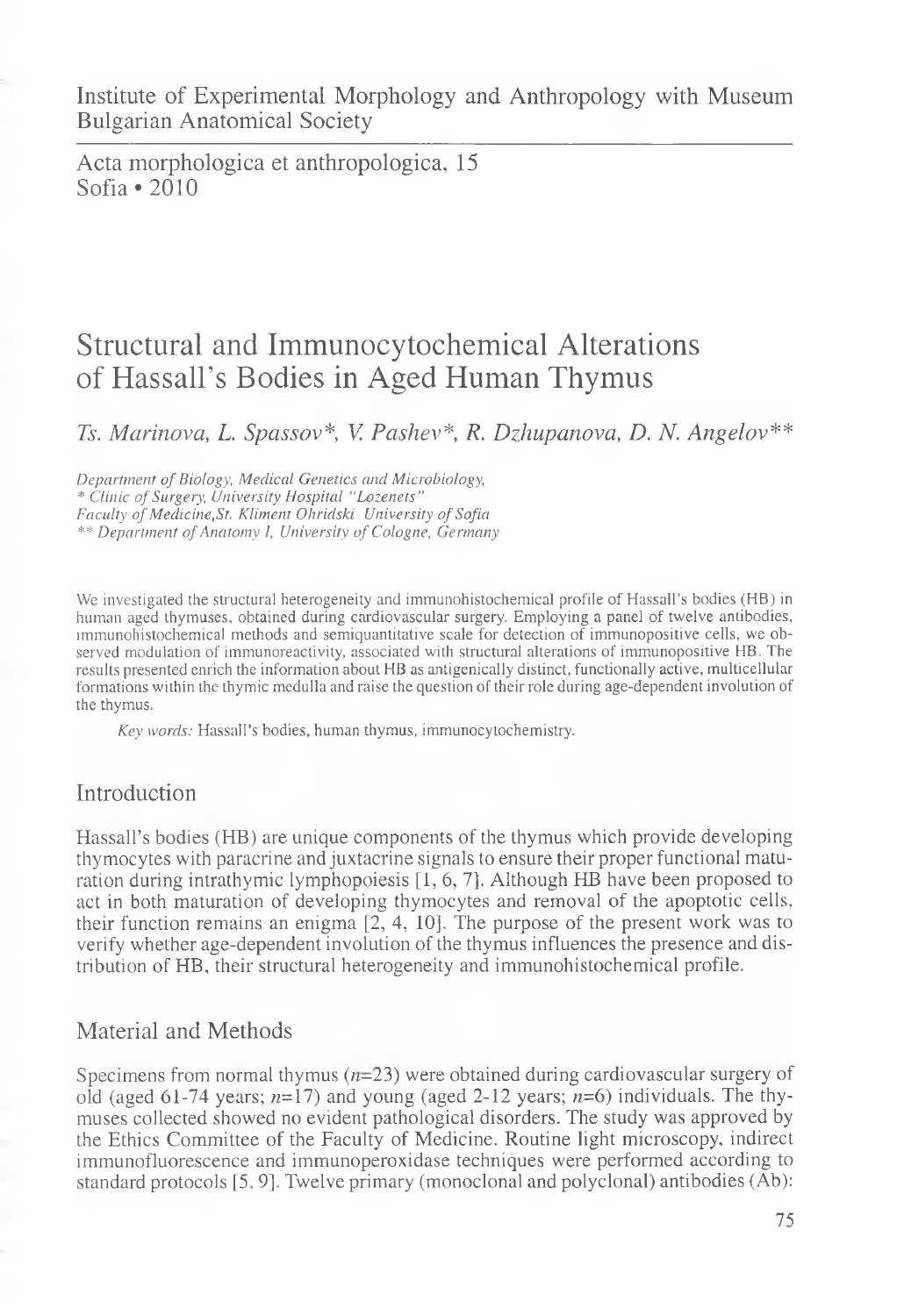*Anti-Pan cytokeratin* Mo Ab (C1801, Sigma Chemical Co.), *Anti-NGF* polyclonal rabbit Ab (NGF H-20; sc-548), *Anti-TrkA* Mo Ab (p-TrkA E-6, sc-8058), *Anti-p75* Mo Ab, NGFR p75 (ME 20.4, sc-13577), *Anti-CD 14* Mo Ab (UCH-M1, sc-1182), *Anti-IGF-I* Mo Ab (UBI/Biomol, Hamburg), *Anti-IGF-IR* Mo Ab (sc-N-20), *Anti-BDNF* Mo Ab (C-9, sc-8042), *Anti-bFGF* Mo Ab (UBI/Biomol. Hamburg), *Anti-CNTF* polyclonal goat Ab (R&D Systems), *Anti-EGFR* Mo Ab (clone 29.1, E-2760, Sigma St. Louis, MO), *Anti-GDNF* Mo Ab (MAB212, R&D Systems) were applied. *FITC-labeled* antimouse Ig (Santa Cruz Biotechnology), *Texas Red-conjugated* anti-rabbit Ig (Santa Cruz Biotechnology) as well as *ABC Staining Systems* (mouse-sc 2017 or rabbit-sc 2018) were used as secondary antibodies. Control experiments were carried out in parallel.

#### Results

Aged thymuses displayed large areas of adipose tissue containing scattered islands composed of epithelial cells, lymphocytes, reticular connective tissue and HB with different morphology. Four morphological types of HB were detected in the age-involuted thymus, as compared with the young specimens (data not shown): 1. Giant HB with flaky material, lymphocytes and stromal cells in the middle (Fig. 1); 2. HB with a characteristic concentric arrangement of keratinizing epithelial cells and hyaline homogenate in the center (Fig. 2); 3. "Cellular" HB with vital cells, among which individual cells exhibited the characteristics of active secretory cells, without a degenerative center; 4. Cystically degenerated HB.

HB in the young thymus displayed intensive labelling intensity after immunostaining for CK, NGF, TrkA, p75, IGF-I, IGF-IR, CD14, bFGF, BDNF, CNTF, EGFR. HB of aged thymus preserved a strong immunoreactivity for CK, p75, IGF-IR,



Fig. 1. Age-involuted human thymus (67-year-old male) with first type HB in the medulla. HE, x 100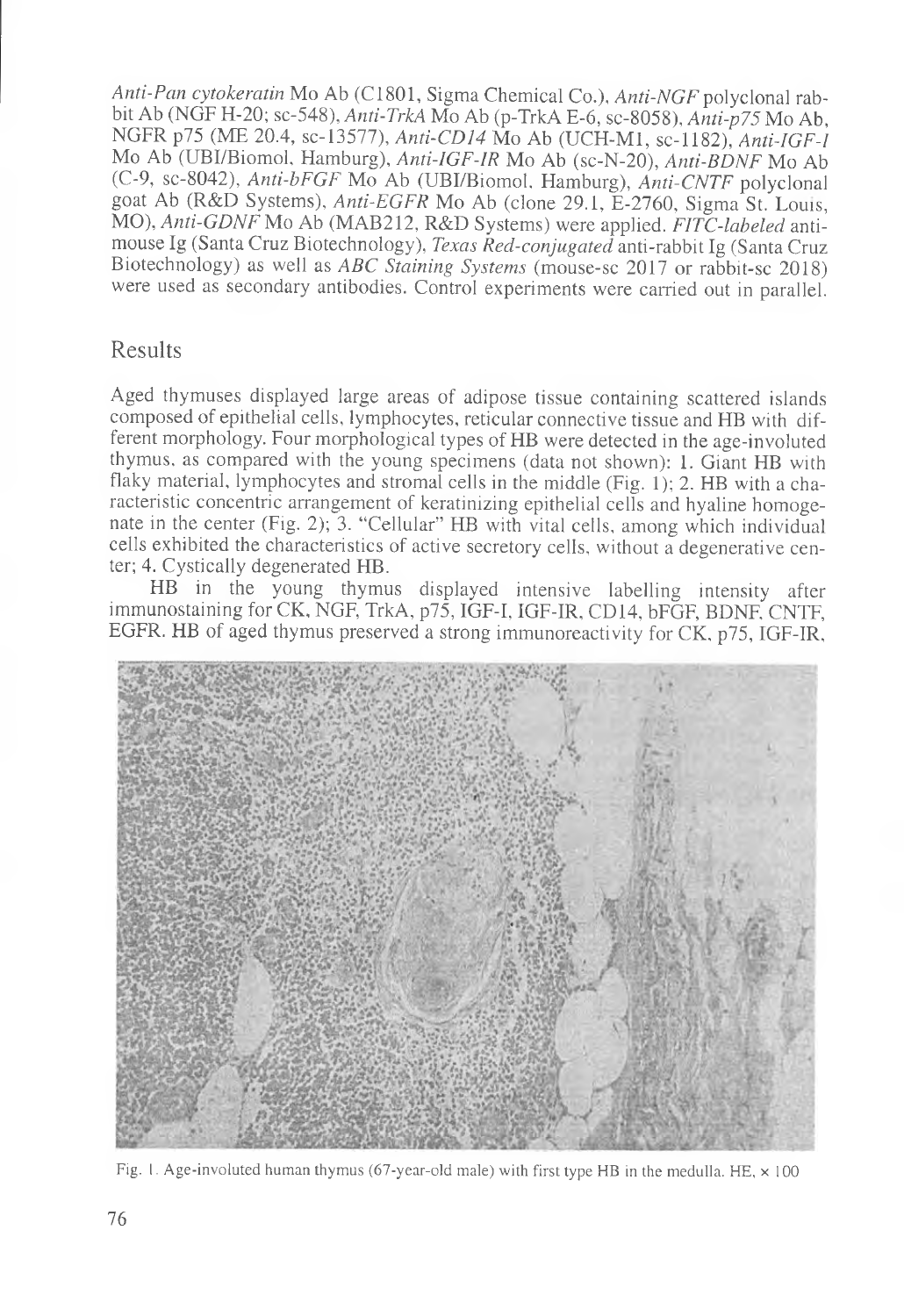

Fig. 2. Aged human thymus (68-year-old male) with strong cytokeratin immunopositive epithelial cells forming network and HB. Immunoperoxidase staining, x 400

CD 14, were stained less intensely for NGF, TrkA, IGF-I, bFGF, BDNF, CNTF, EGFR and were GDNF immunonegative.

The structural components of HB displayed co-localization of IGF-I and IGF-I receptor (IGF-IR) immunoreactivity. The decreased expression of IGF-I in the aged thymus correlated with modulation of immunoreactivity of double (IGF-FIGF-IR) positive thymic cells. In negative controls the HB were unstained.

#### Discussion

The thymus undergoes age-related (physiological, chronic) involution in the course of normal ontogenetic development [2, 5]. Thymic involution is particularly important in relation to immunosenescence and its various associated diseases [2, 3]. We have previously reported presence of NGF and NGF receptors immunoreactivity in age-involuted human thymus [5] and modulation of ABH antigen reactivity in senile thymus [9] in contrast with young thymus [8]. This investigation provides new structural and immunocytochemical data for immunohistochemical profile of FIB suggesting that these multicellular formations are antigenically distinct and functionally active in growth factor receptor-mediated cell signalling mechanisms during physiological thymic involution. It seems likely that HB are structures, implicated in thymocytes ontogenesis, T-cell apoptosis and possibly intrathymus negative selection throughout life.